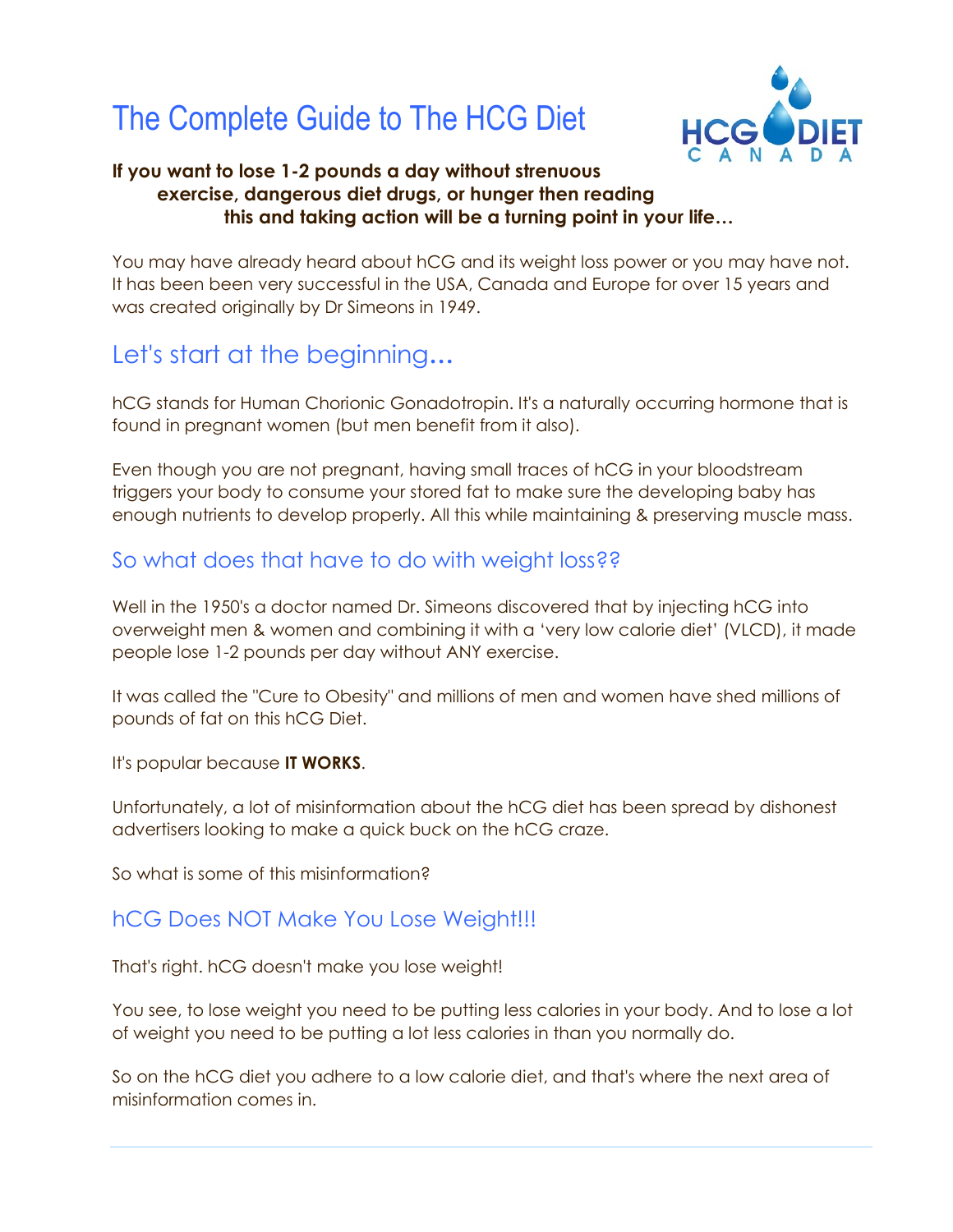A lot of people claim that HCG doesn't do anything and it's just the low calorie diet that is doing all the work.

And you know what?

They're Not Totally Wrong! ...but not totally right either.

## burn stubborn, stored fat rather than muscle mass that you need!

#### **Let me explain**

#### FACT:

If you go on a very low calorie diet without hCG you would lose weight. That's for sure!

**BUT,** most of that weight loss would be a loss of healthy, necessary fat and lean muscle mass that you have on your body that **you definitely DON'T want to lose!**



#### That's Not Good!

Plus, without the hCG you wouldn't be able to stay on the low calorie diet for more than a few days maximum. You would be starving and just like with all of the other diets you have tried, unfortunately you would fail.

#### **So that's where the hCG comes in...**

Like I said earlier, the hCG doesn't make you lose weight but anecdotal evidence show that the presence of the hCG in your body triggers it to burn stored, stubborn fat and stop hunger pangs so you don't even feel the desire to eat while on the low calorie diet.

In other words, hCG forces your body to use stored fat to replace food. Your body isn't hungry because it doesn't realize that you aren't eating… afterall… it is eating all of your fat so it thinks you are at the Mandarin Buffet!

And that's the KEY to hCG; **To burn off your stored fat while keeping you feeling full while leaving your healthy fat and lean muscle mass in place**.

#### reset your hypothalamus for permanent weight loss

Another major reason that the hCG Diet is so successful over other diets is that with the minimum of 21 days on the hCG, your body will reset your hypothalamus. Your hypothalamus governs your metabolism. As we age our metabolisms get sluggish and slow making it hard to lose weight and easy to pack weight on. Resetting your hypothalamus will increase your energy level and boost your metabolism to ensure that the weight you lose on the diet never comes back again. That is why the 21 day maintenance stage (Phase 4) is so important. It trains your body to stay at that new low achieved weight, like the curing of pottery.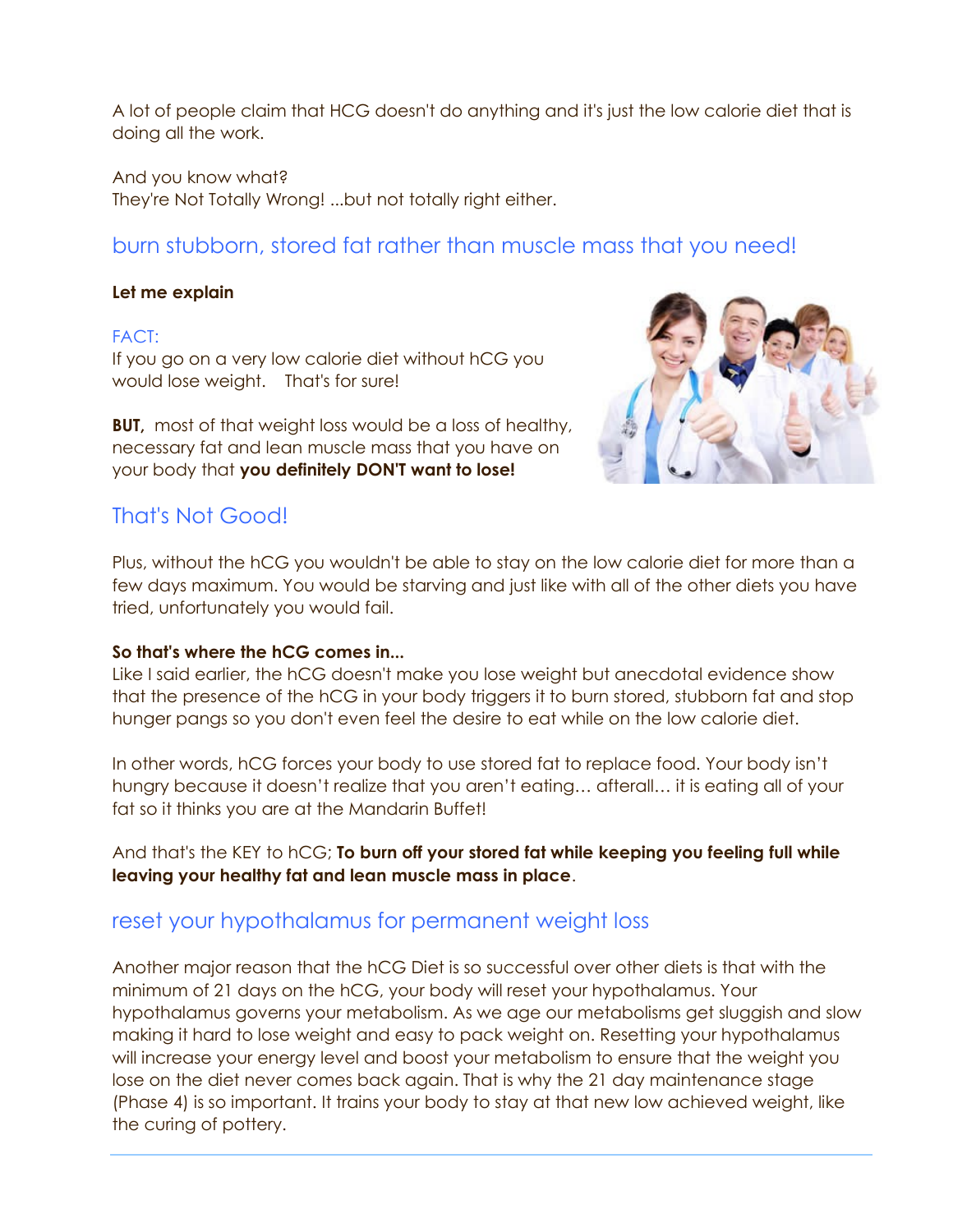Many people on hCG notice that even a long time after finishing the diet they find it easy to keep the weight off because their metabolism is optimized and so they are burning more calories than before the diet ~ like a well-tuned automobile!

Dr. Simeons spoke a great deal about resetting your metabolism so you continue to burn more calories when you are off the low calorie diet and return to your normal diet.

So those are two major benefits of hCG and also why so many people have been so successful on the hCG Diet.

So let's get to the next controversial subject pertaining to hCG.

## Injections V.S. Drops

In the 1950's the hCG was administered via daily injections. This meant it was painful, you needed a prescription, and it definitely was expensive.



Even today you've probably seen ads for "hCG clinics" that offer injections of HCG. They often cost hundreds if not thousands of dollars, not to mention the hassle of having to go into a clinic on a regular basis.

Luckily There Have Been Some Advancements Since The 1950's

Soon hCG liquid drops and Homeopathic hCG was developed that made it much easier to take advantage of the hCG diet.

You simply put drops of liquid hCG under your tongue and that's it. No more injections, no more prescriptions and no more "thousand dollar clinics" to go to.

But I'm sure you've heard from some that... "*Liquid hCG Is A Scam!*"

And you know what, that's true in SOME cases. I've personally seen some hCG peddlers selling what they claim is hCG but it's really nothing more than just some alcohol and water in a bottle they packaged themselves...probably in their basement!

## And you know what?

*"THAT Is A SCAM and extremely dangerous!"*

So avoid "cheap" liquid hCG from unknown sources. They are everywhere but avoid them like the plague!

Another thing to be aware of when you hear people saying bad things about liquid hCG is that these people either sell injections or prescription hCG themselves or they haven't tried it yet. I sell prescription hCG but you don't hear me knocking homeopathic. Each fills a different need.